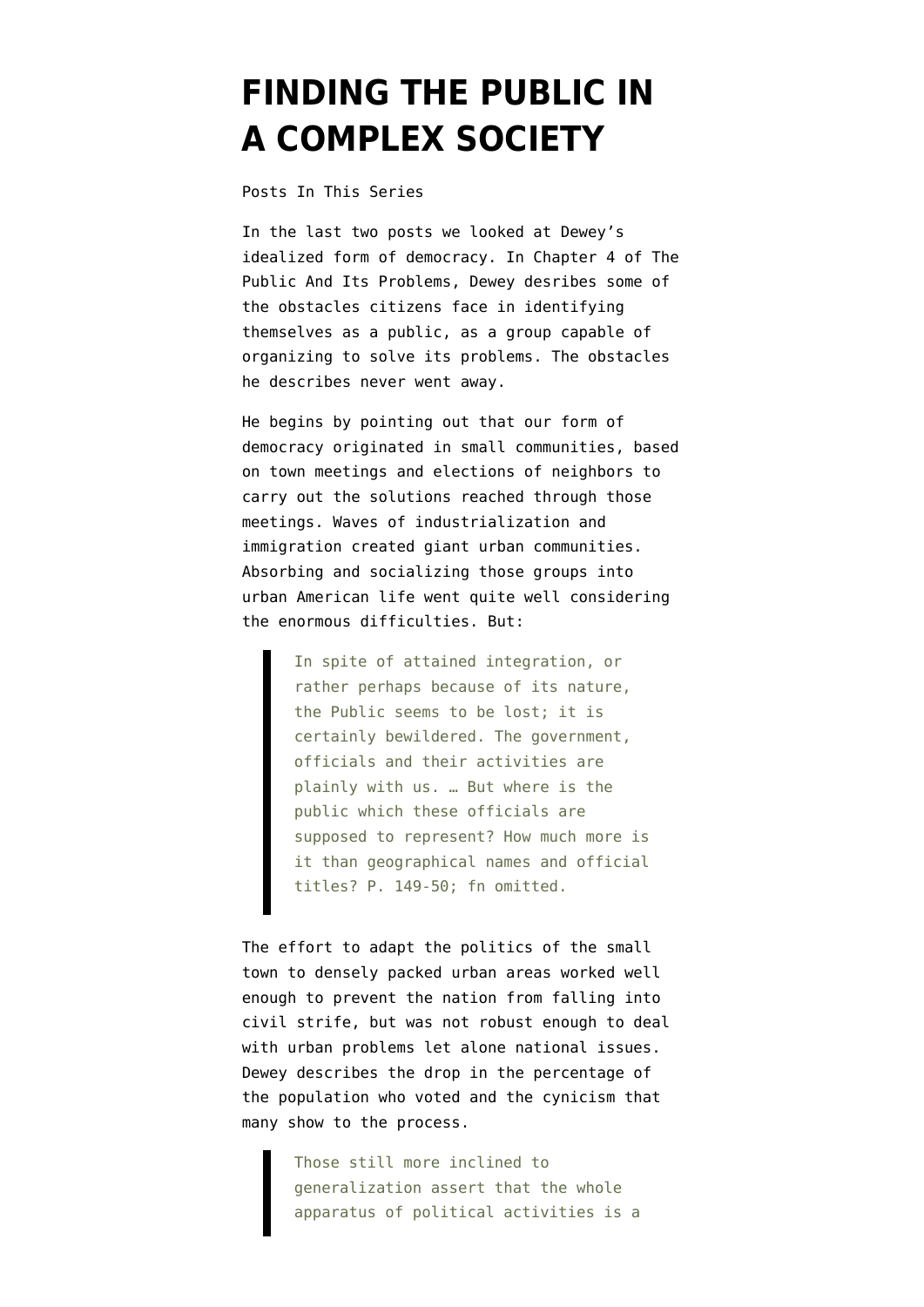kind of protective coloration to conceal the fact that big business rules the governmental roost in any case. Business is the order of the day, and the attempt to stop or deflect its course is as futile as Mrs. Partington essaying to sweep back the tides with a broom. P. 151; fn omitted]

This accords with what he wrote in Chapter 3. We are not so much a nation of self-motivated individuals as a interchangeable group of "standardized units", a phrase with echoes of neoliberal Homo Economics. These units are driven into corporations or other huge organizations for economic purposes not voluntarily but by the need to make a living.

> [Corporations] are so massive and extensive that they determine the most significant constituents of the public and the residence of power. Inevitably they reach out to grasp the agencies of government; they are controlling factors in legislation and administration. Not chiefly because of deliberate and planned self-interest, large as may be its rôle, but because they are the most potent and best organized of social forces. P. 142.

This obstacle is exacerbated by the existence of political machines and other groups who insert themselves between individuals and the state; and use this position for their own ends.

Dewey identifies other things standing in the way of a public trying to recognize itself.

1. Political parties don't do policy, and policy is never the issue in elections. He points to the fact that child labor laws are supported by a large public majority, but neither party makes them an election issue, or pushes the necessary Constitutional Amendment. This reminds us that [SCOTUS struck down](https://en.wikipedia.org/wiki/Child_labor_laws_in_the_United_States#Activism_against_child_labor) Child Labor Laws in a typical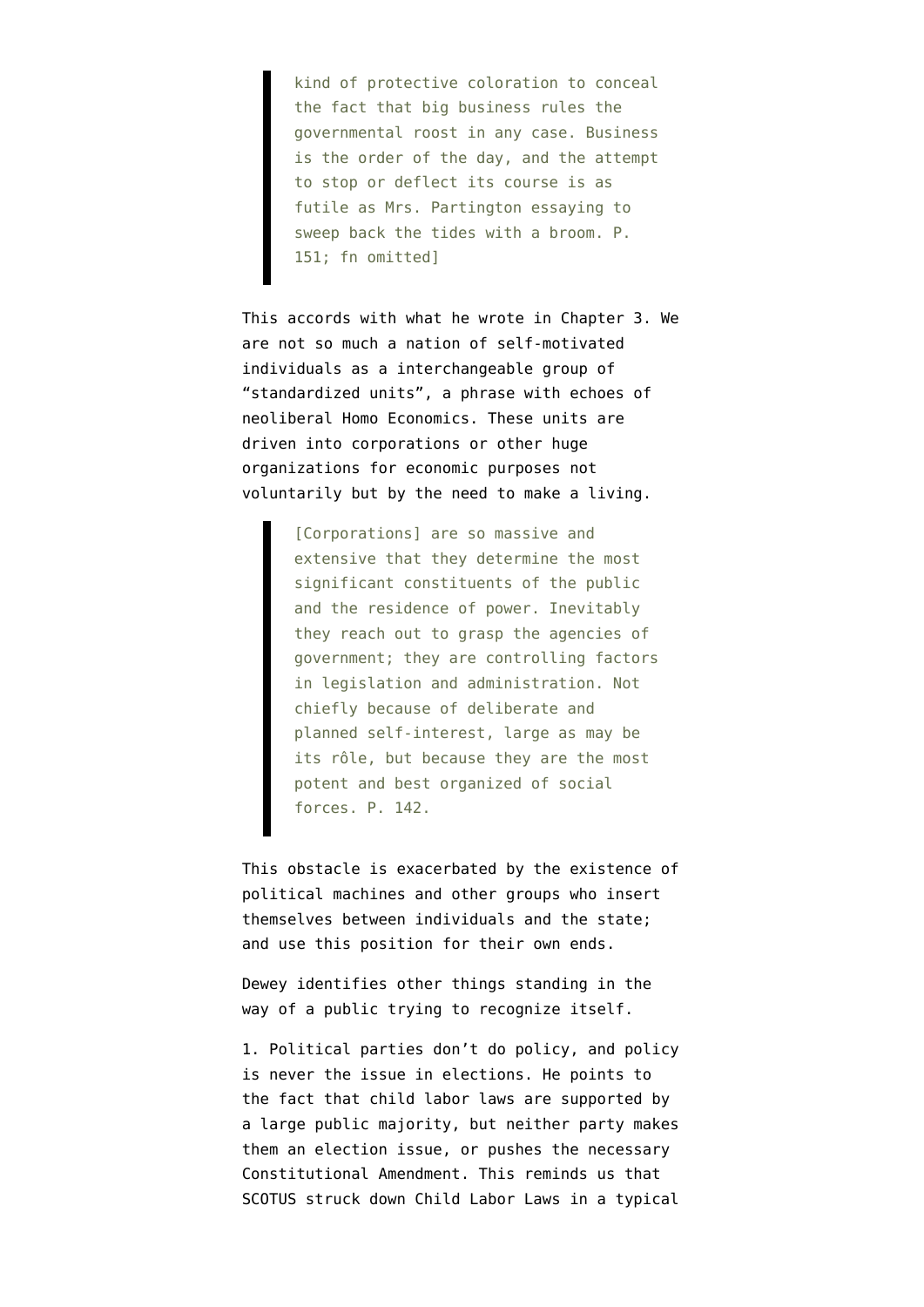anti-democratic action by a 5-4 majority of conservatives.

2. Elected officials are rarely held to account by the electorate for specific votes or positions. Instead, the primary determinant seems to be a general consensus about the overall state of things.

3. Public relations experts manipulate the attention and energy of the public to focus on non-political matters. This leaves the experts and their sponsors to manage political activity for their own ends. Even non-corrupt leaders use theories developed for altogether different purposes and developed in different circumstances.

4. Mass societies lead to the disintegration of small communities where people develop the habit of participation in politics.

5. Mass societies create complex problems beyond the ability of a non-specialist to grasp. Of course, the consequences of the decisions made by specialists are clear. But see point 2.

6. It is difficult to apply even a simple political principle in a large society. Dewey gives two examples. Southerners claim to favor small government. They also claim to want to prevent drinking alcohol. But Prohibition requires a larger government. Farmers want small government, but also want fair railroad freight rates. That requires a large government bureaucracy.

7. Apathy sets in when it becomes difficult to identify issues, as is the case in a complex society, especially when traditional political slogans lose their meaning. People vote against one or the other party based on adherence to worn-out ideas when they bother to vote.

8.

The increase in the number, variety and cheapness of amusements represents a powerful diversion from political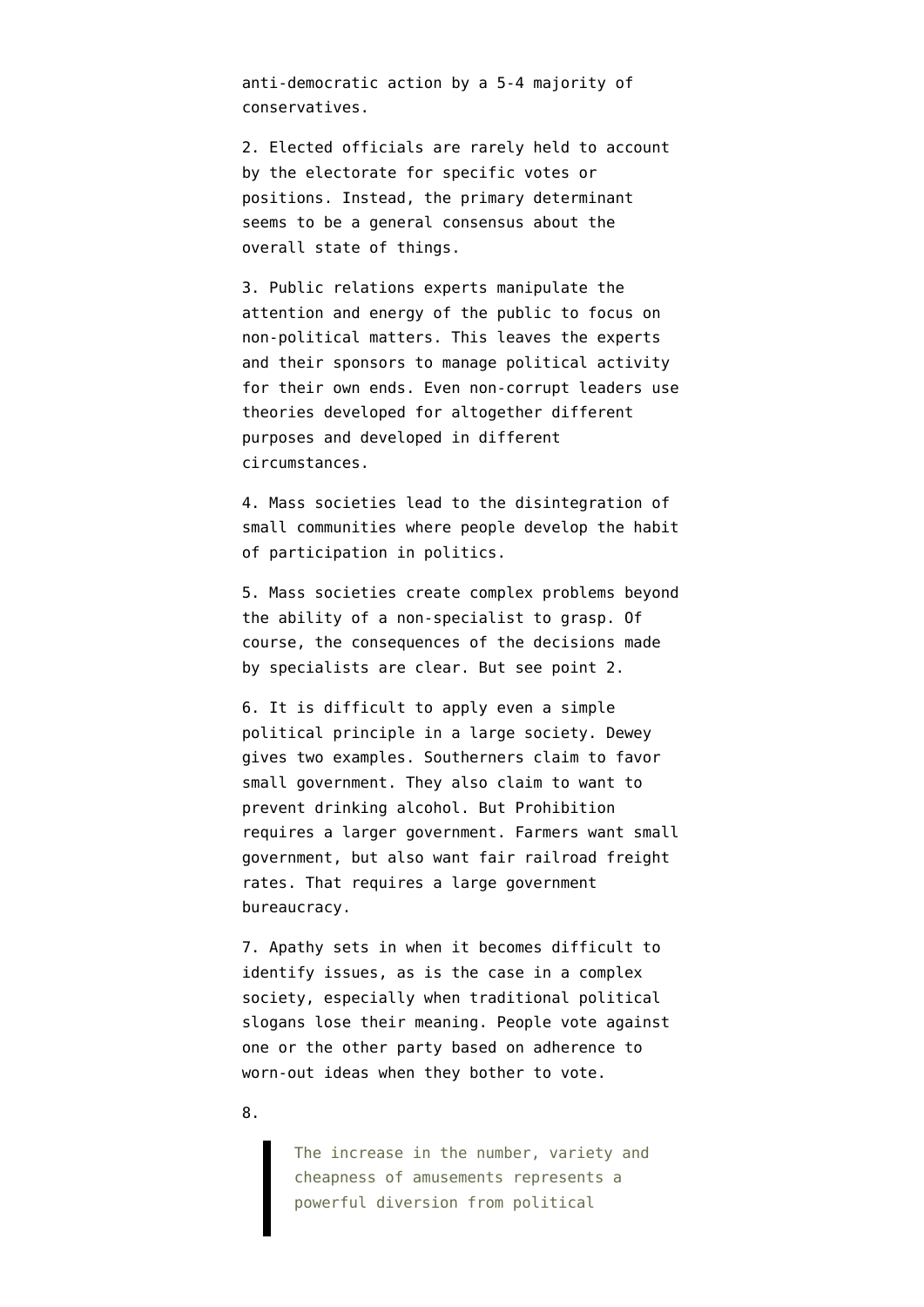concern. The members of an inchoate public have too many ways of enjoyment, as well as of work, to give much thought to organization into an effective public. Man is a consuming and sportive animal as well as a political one. P. 167.

9. Earlier American communities were stable. But technological forces create instability, mobility and constant change. "Steam and electricity have done more to alter the conditions under which men associate together than all the agencies which affected human relationships before our time." P. 169. This makes if difficult to formulate a sense of solidarity that is necessary to create a public.

These factors have confused citizens and made it difficult for them to recognize themselves as a public with problems that require organization to create a solution. Dewey offers his thoughts on solutions in chapter 5.

## Discussion

The problems Dewey identifies are worse today that they were 100 years ago. Occasionally catastrophes have forced us to demolish those obstacles, and face up to life and death situations that can only be solved as a group. After WWII, there was a brief time, the time of my childhood, when the problems had not completely overwhelmed a sense of national community, when we slowly began to see real changes. It was short-lived, partly destroyed by endemic racism and an immoral war, and partly by a group of right-wing rich people and their economic theorist enablers. It was finished off by yet another economic nightmare. Catastrophic stagflation in the mid- to late 70s was met with neoliberal solutions, and the same for the following economic crashes, through the Great Crash and the Great Recession. We were distracted, unable to protect ourselves while our nation slowly fell apart.